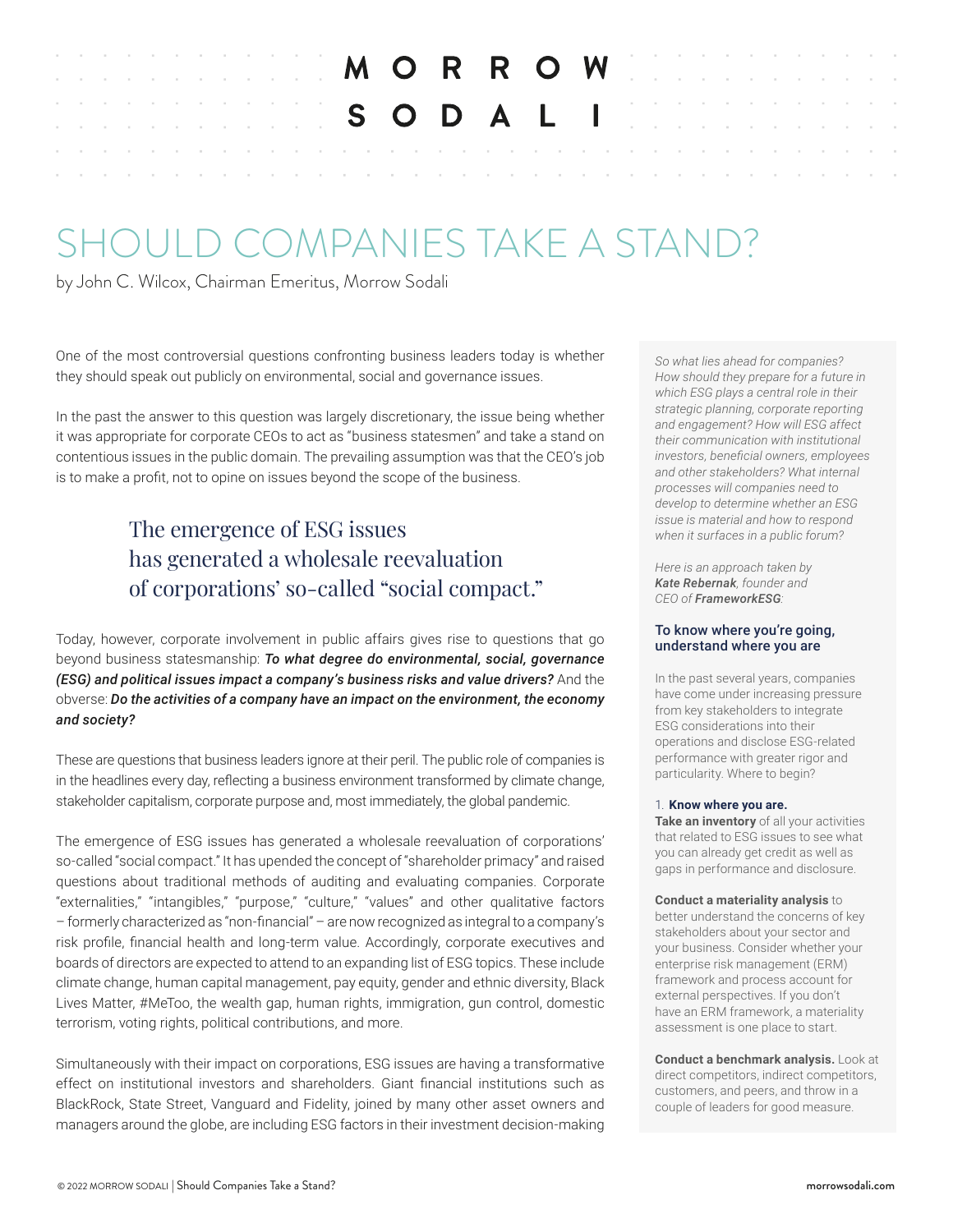and stewardship of portfolio companies. A new generation of millennial and Gen X shareholders is bringing their personal concerns about the environment, society and politics into their selection of asset managers, their choice of asset classes and directly into their engagement with the companies they own. ESG issues have become a dominant focus for shareholder activists and have contributed to their growing record of success. Social media are further accelerating the process by which corporations are linked to ESG issues in the news.

ESG issues are predicted to play a prominent role in the 2022 annual meeting season. The Conference Board recently published its *C-Suite Outlook-2022*, which contains the following observation:

*CEOs worldwide are far more concerned about stakeholder pressure than shareholder activism. Evolving stakeholder expectations of the role of business in society ranks far above shareholder activism as a factor that CEOs expect to have an impact on their company this year. This is most pronounced in the US, where CEOs rank the impact of stakeholder expectations as 11th, far ahead of shareholder activism at #26.1*

The takeaway: in 2022 CEOs need to be prepared to take a stand on ESG issues of concern to their stakeholders. Public attention to ESG issues means that a company's "ESG/stakeholder profile" is as important today as its ownership profile was during the era of shareholder primacy. In response, corporate communications, investor relations and board engagement programs must address ESG topics and stakeholder concerns in the context of business strategy and financial results.

# In 2022 CEOs need to be prepared to take a stand on ESG issues of concern to their stakeholders.

# E and S versus G

The transition to "ESG engagement" presents company managers with substantial new challenges. In particular, the monitoring of environmental and social policies cannot rely on the compliance methodology used for corporate governance. While governance can be evaluated across different companies using a standardized checklist of best practices (albeit often with a comply-or-explain option), a prescriptive, one-size-fits-all approach does not work for environmental and social issues. E and S factors vary widely at individual companies, depending on their industry, size, location, competitive standing and a variety of other considerations. This problem of variability is apparent in the proliferation of competing global standards that have been developed to measure climate risk and assess responses to climate change across different industries and in different markets. SASB's 77 industry standards are a case in point.

However, global E and S standardization remains an important goal. Companies, investors, NGOs and regulators deem standardization essential to achieve comparability and ensure fair valuation of both listed and private companies. An important move toward standardization is the recent creation of the International Sustainability Standards Board What issues do they say are important? Do they have stated goals? What metrics do they use? How do they communicate? How do you stack up?

#### 2. **Chart where you want to be.**

Do you want to be a leader? A fast follower? Run with the pack? No one wants to be a laggard. Decide where you want to be. Prioritize the issues you want to address. Set internal goals, even if they are, at first, to understand what your baseline performance is so that you can set realistic, measurable, and achievable targets.

#### 3. **Look for early and easy — or easier — wins.**

Consider using renewables to reduce cost and environmental impact. Look for ways to increase employee engagement: such efforts are often low budget and high impact. One is to connect your company's purpose to the United Nations Sustainable Development Goals, or SDGs. Which of the SDGs are most closely aligned with your business and its contribution to society?

#### 4. **Use ESG as a lens through which to assess and drive performance.**

Align ESG issues with your core strategy, products and services, and operations. Here again, you might be surprised that some things you're already doing fall into one of the three buckets: E, S. or G. Manage and measure your ESG performance using accepted frameworks and standards such as the Global Reporting Initiative, SASB, or the TCFD.

#### 5. **Don't go it alone.**

Look for partners—nonprofit organizations, universities, other complementary companies, or even clients—to support and advance the efforts you've undertaken to address the highest-priority issues for your company. Investing in partnerships with reputable organizations can amplify both your impact and your message and help you build trust with key stakeholder groups.

#### 6. **Embrace transparency.**

*Communication is a two-way street.* Use every engagement as an opportunity to understand and respond to stakeholders' expectations. Though you won't always satisfy them, there's enormous trust-building potential in listening, even if you ultimately decide to go in another direction.

<sup>1.</sup> The Conference Board, ESG Alert: What CEOs Think of ESG & Other Big Issues in 2022 and Ways to Reduce Growing ESG Disclosure Risk, January 14, 2022.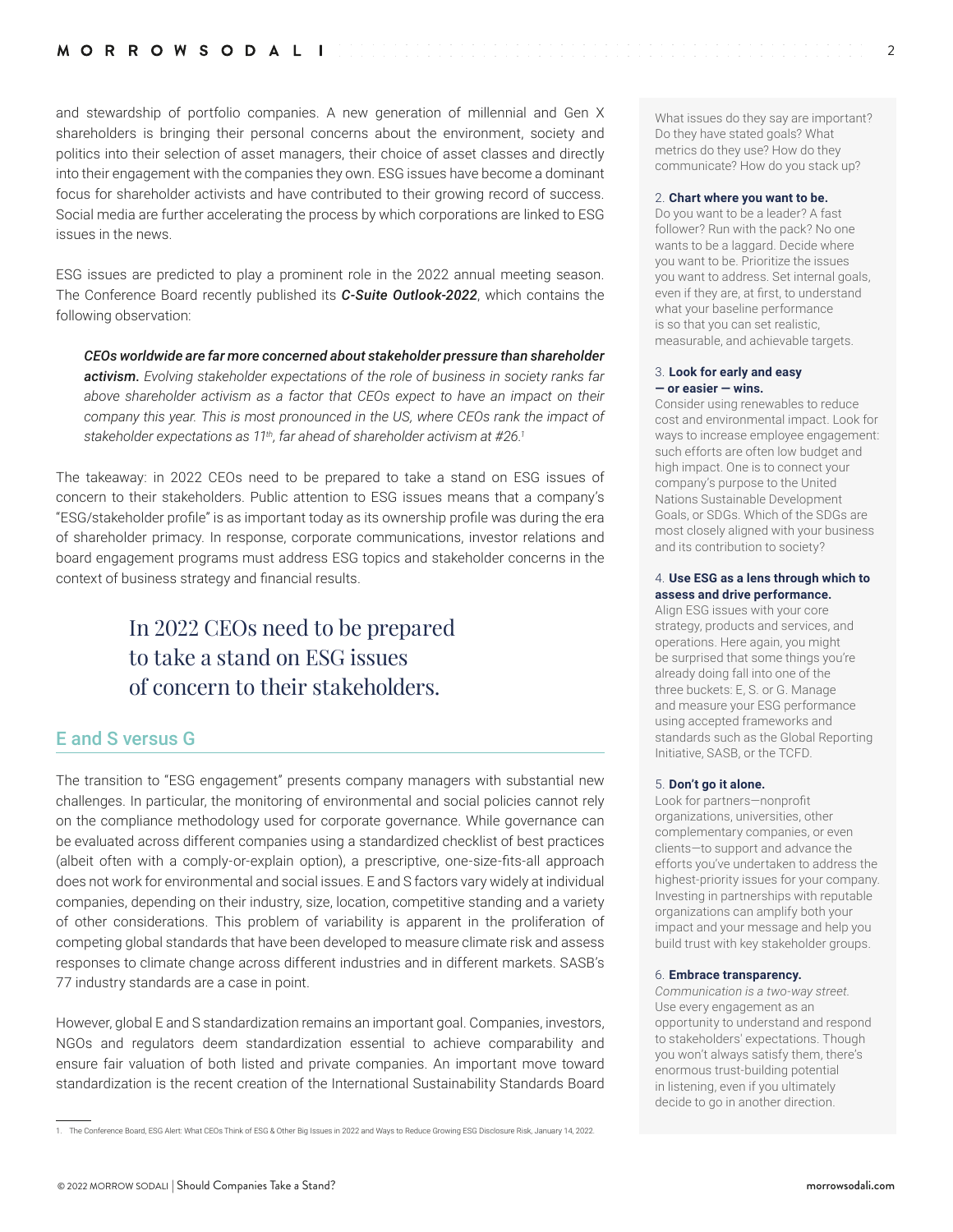(ISSB), a consolidation of the International Financial Reporting Standards Foundation, the Climate Disclosure Standards Board and the Value Reporting Foundation (which in turn combines the Sustainability Accounting Standards Board and the International Integrated Reporting Council).

Despite the push for standardization and even if ISSB does achieve its objective of providing "a comprehensive global baseline of sustainability disclosures," bespoke analysis of individual companies on E and S issues will continue to be necessary.

# Thinking differently about materiality, or not?

Experts and regulators pondering the growing need for customized treatment of E and S factors have suggested that the traditional concept of "financial materiality" should be supplemented with alternative definitions. Among the new definitions are "double materiality," "dynamic materiality" and "pre-financial materiality."

It is important to consider carefully whether the financial materiality standard is sufficiently comprehensive to embrace ESG issues. If so, alternative definitions may confuse materiality analysis rather than clarifying it.

In an April 27, 2021, comment letter to the Securities and Exchange Commission on the subject of "Climate Change Disclosures," Uber Technologies, Inc. recommended an expanded approach to materiality that would not require a redefinition. While endorsing an ISSB-type "harmonized climate change disclosure framework" that "... would not only provide the standardization, comparability and reliability sought by investors and other stakeholders, but would allow ... companies to streamline reporting and communications on climate change," Uber made the following statement:

*"... we encourage the Commission to consider requiring that companies perform a company-specific materiality assessment to identify the ESG issues most relevant to their businesses. We believe that the most useful ESG disclosures will be grounded in the specific issues that are relevant to the particular company, as opposed to generic ESG disclosures that may or may not apply in a company's individual circumstances."*  [Boldface added]

Uber's "company-specific materiality assessment" contemplates a two-step analytical process that, in addition to determining what an average investor would want to know, asks additional questions: *What issues do we, the people running the business, think are strategically important? What do our stakeholders want? To what degree are third-party standards applicable to our business? What are peer companies doing? What do our statement of corporate purpose, our company values, our culture, our reputation, our branding and our public image require?* 

These are important business questions whose answers are contextual and specific to individual companies. They in no way depart from the traditional standard of financial materiality. In fact, they rely on it. A company's determination as to whether an ESG issue is material ultimately turns on whether the issue has an actual or potential financial **impact on the business.** Once the financial materiality determination has been made, the ESG issue is no longer theoretical. It is redefined as a business issue grounded in the company's specific activities and circumstances.

The key is to communicate your understanding of your stakeholders' expectations and how the direction you take will help the company create value for them in the long term.

3

*Stakeholders don't expect perfection.* They do expect transparency. So articulate your goals and measure, track, and communicate progress, even if it's not great. Companies that communicate transparently about their ESG efforts—both successes and challenges—have invested in something of an insurance policy. If an issue bubbles up, the fact that you've been seeking to understand it, manage it, and communicate about it will help you avoid a schism in trust with key stakeholders.

A company's determination as to whether an ESG issue is material ultimately turns on whether the issue has an actual or potential financial impact on the business.